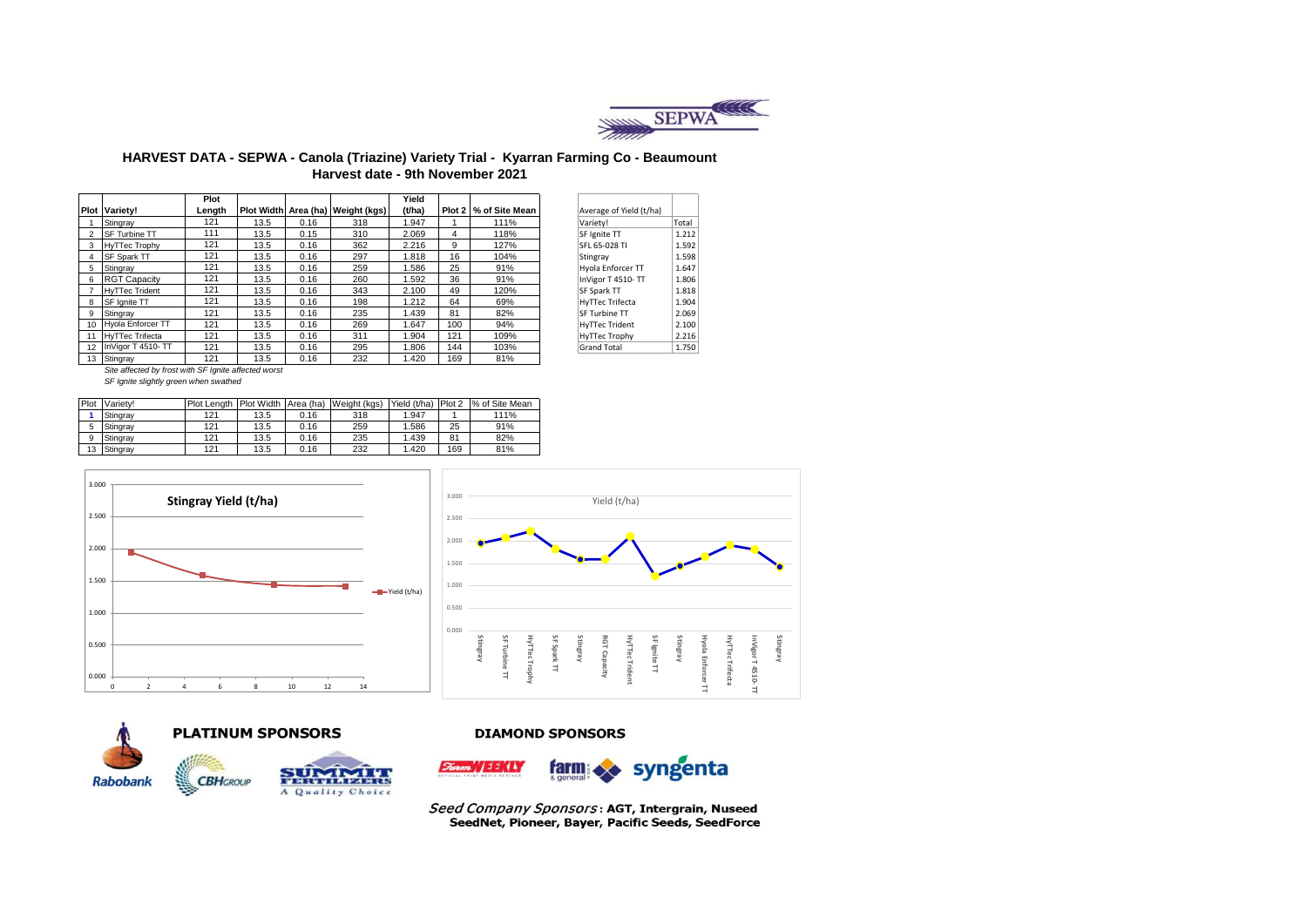



| <b>Plot</b>    | Variety                | Triat            | <b>Maturity</b> | Yield (t/ha)<br>(adj moisture) | % of Site<br>Mean | Protein % | Oil % |
|----------------|------------------------|------------------|-----------------|--------------------------------|-------------------|-----------|-------|
|                | <b>ATR TM Stingray</b> | Triazine, Open   | Early           | 1.93                           | 111%              | 25.2      | 42.9  |
| $\overline{2}$ | SF Turbine TT          | Triazine, Hybrid | Early - Mid     | 2.05                           | 118%              | 25.2      | 41.8  |
| 3              | <b>HyTTec Trophy</b>   | Triazine, Hybrid | Early - Mid     | 2.19                           | 126%              | 21.7      | 44.6  |
| 4              | <b>SF Spark TT</b>     | Triazine, Hybrid | Early           | 1.79                           | 103%              | 24.5      | 43.1  |
| 5              | <b>ATR TM Stingray</b> | Triazine, Open   | Early           | 1.57                           | 91%               | 24.1      | 43.9  |
| 6              | <b>RGT Capacity</b>    | Triazine, Hybrid | Early - Mid     | 1.58                           | 91%               | 25.6      | 41.6  |
|                | <b>HyTTec Trident</b>  | Triazine, Hybrid | Early           | 2.08                           | 120%              | 21.9      | 43.3  |
| 8              | SF Ignite TT           | Triazine, Hybrid | Mid - Late      | 1.20                           | 69%               | 26.0      | 39.6  |
| 9              | <b>ATR TM Stingray</b> | Triazine, Open   | Early           | 1.43                           | 82%               | 26.2      | 42.0  |
| 10             | Hyola Enforcer TT      | Triazine, Hybrid | Mid - Early     | 1.64                           | 95%               | 26.0      | 44.0  |
| 11             | <b>HyTTec Trifecta</b> | Triazine, Hybrid | Mid - season    | 1.90                           | 109%              | 25.0      | 43.5  |
| 12             | InVigor T 4510- TT     | Triazine, Hybrid | Mid - season    | 1.78                           | 103%              | 24.8      | 40.7  |
| 13             | <b>ATR TM Stingray</b> | Triazine, Open   | Early           | 1.41                           | 81%               | 25.2      | 42.9  |

*Yield, Protein and Oil adjsuted for moisture - average moisture 6.8 %*

*Site affected by frost with SF Ignite affected worst SF Ignite slightly green when swathed*

*Site Mean (t/ha)* 1.735<br>*Probability* 0.055 *Probability* 0.055 Least significant difference 5% *CV %* 1.2

|                          |                         | <b>07.70</b><br>$\overline{1}$ |                  |      |
|--------------------------|-------------------------|--------------------------------|------------------|------|
|                          | <b>Site Details</b>     |                                |                  |      |
| <b>Soil Description:</b> | Loam                    |                                | January          | 16.6 |
| Date Sown:               | Thursday, 22 April 2021 |                                | February         | 19.4 |
| <b>Harvested Date</b>    | Sunday, 25 April 2021   |                                | <b>March</b>     | 24.8 |
| <b>Seeding Rate:</b>     | 3 kg/ha                 | $\widehat{\mathbf{f}}$         | <b>April</b>     | 18.8 |
|                          | <b>Plot Dimenstions</b> |                                | <b>May</b>       | 43.2 |
| Length (m)               | 121                     | 2021                           | June             | 60.2 |
| Width (m)                | 13.5                    |                                | July             | 43.8 |
| Plot Area (ha)           | 0.163                   |                                | <b>August</b>    | 24.2 |
| <b>Conversion Factor</b> | 6.12                    | RAINFALL                       | <b>September</b> | 23   |
|                          | <b>Rainfall Data</b>    |                                | <b>October</b>   | 51.2 |



**Station:** DPIRD Mt Ney



**kg/mm - Rainfall 6.6**

**UNITED** 

# **PLATINUM SPONSORS**

**CBH**GROUP



# **DIAMOND SPONSORS**





Seed Company Sponsors: AGT, Intergrain, Nuseed SeedNet, Pioneer, Bayer, Pacific Seeds, SeedForce